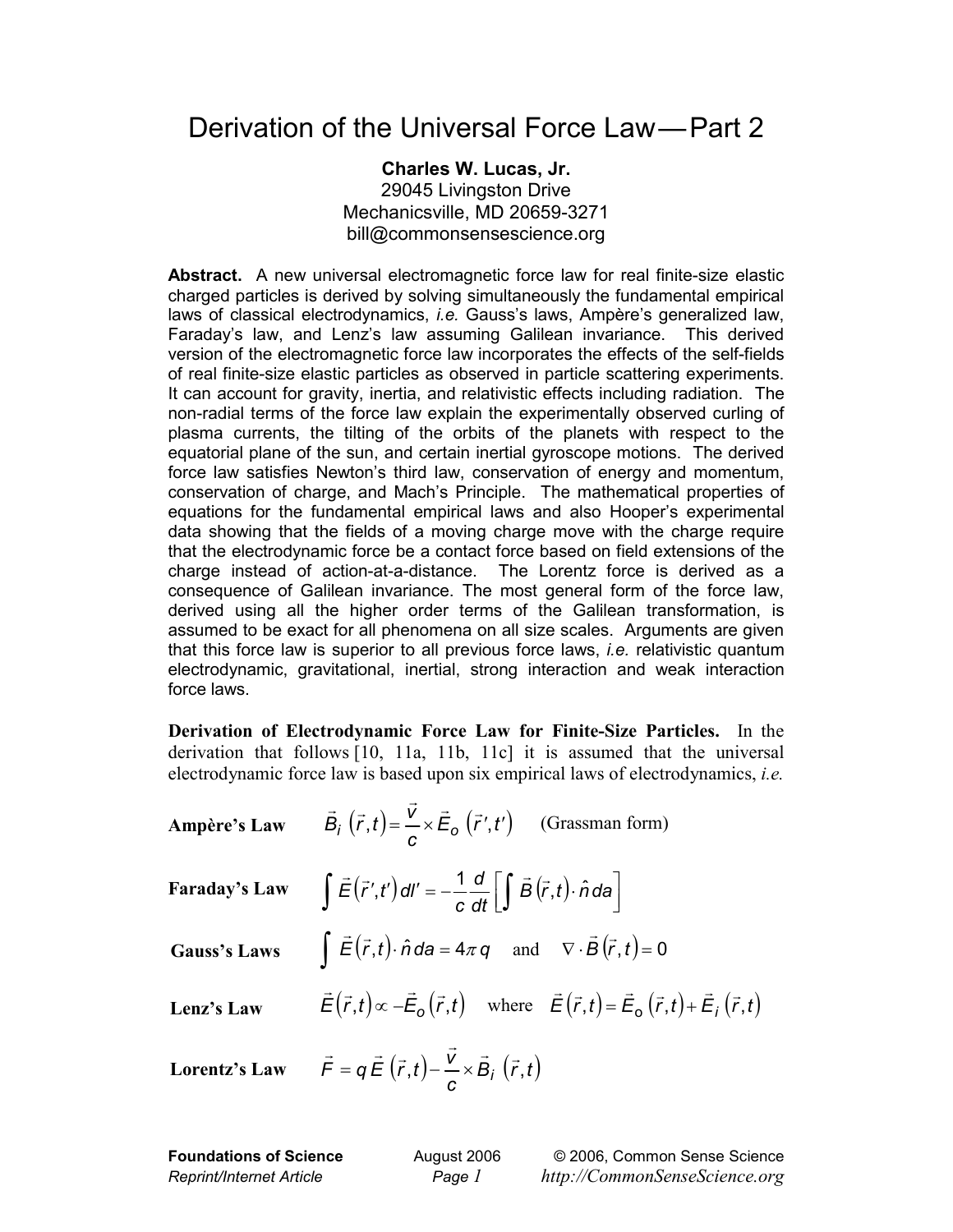Note that relativistic type notation is used and that both Ampère's law and Faraday's law involve the observer's reference frame and a moving frame of reference that are described by the Galilean transformation (see Figure 1):

$$
\vec{r}' = r' - \frac{at^2}{2} - \dots
$$
 and  $t' = t$ 

In the past physicists have willfully discarded the Galilean transformation in favor of the relativistic Lorentz transformation to relate electromagnetic fields in the two frames. This derivation will show that this illogical procedure was totally unnecessary and resulted in the creation of the superfluous theory of special relativity.

In this paper the empirical equations of electrodynamics are solved simultaneously by the method of substitution using the



**Figure 1.** Coordinates of Particle at Point P

Galilean transformation to eliminate references to the primed reference frame. The resulting electric and magnetic fields in the observer's frame of reference will be derived for an elementary particle with an arbitrary finite-size elastic charge distribution of total charge  $q$  moving with relative velocity  $\vec{v}$ ,  $\vec{A} = d\vec{V}/dt$  *etc.*  $\ddot{\phantom{0}}$ 

When this paper was first written, it was not known that the force law derived was the universal force law. This fact was only appreciated after the force of gravity and the force of inertia were derived from it. At that point the derivation became a proof against all previous force laws as well as special and general relativity theory. Also at that point many theoreticians objected to the use of Grassman's form or version of Ampère's law. Note that Maxwell also used the Grassman version of Ampère's law.

In the appendix of the original version of this paper is a derivation of Ampère's force law between elements of current loops and the generalized version of Ampère's force law and the proof that both satisfy Newton's third law. Also included is a derivation of the Biot-Savart law and the Grassman force law from the generalized Ampère force law. This derivation shows that both the Biot-Savart law and the Grassman force law satisfy Newton's third law when one notes that the additional term in the generalized Ampère force law that is missing in the Grassman force law gives no contribution for closed current loops. *But of course, Ampère's force law only applies to closed current loops!*Since this is now such an important issue, the appendix of the original paper will be reproduced here in the text.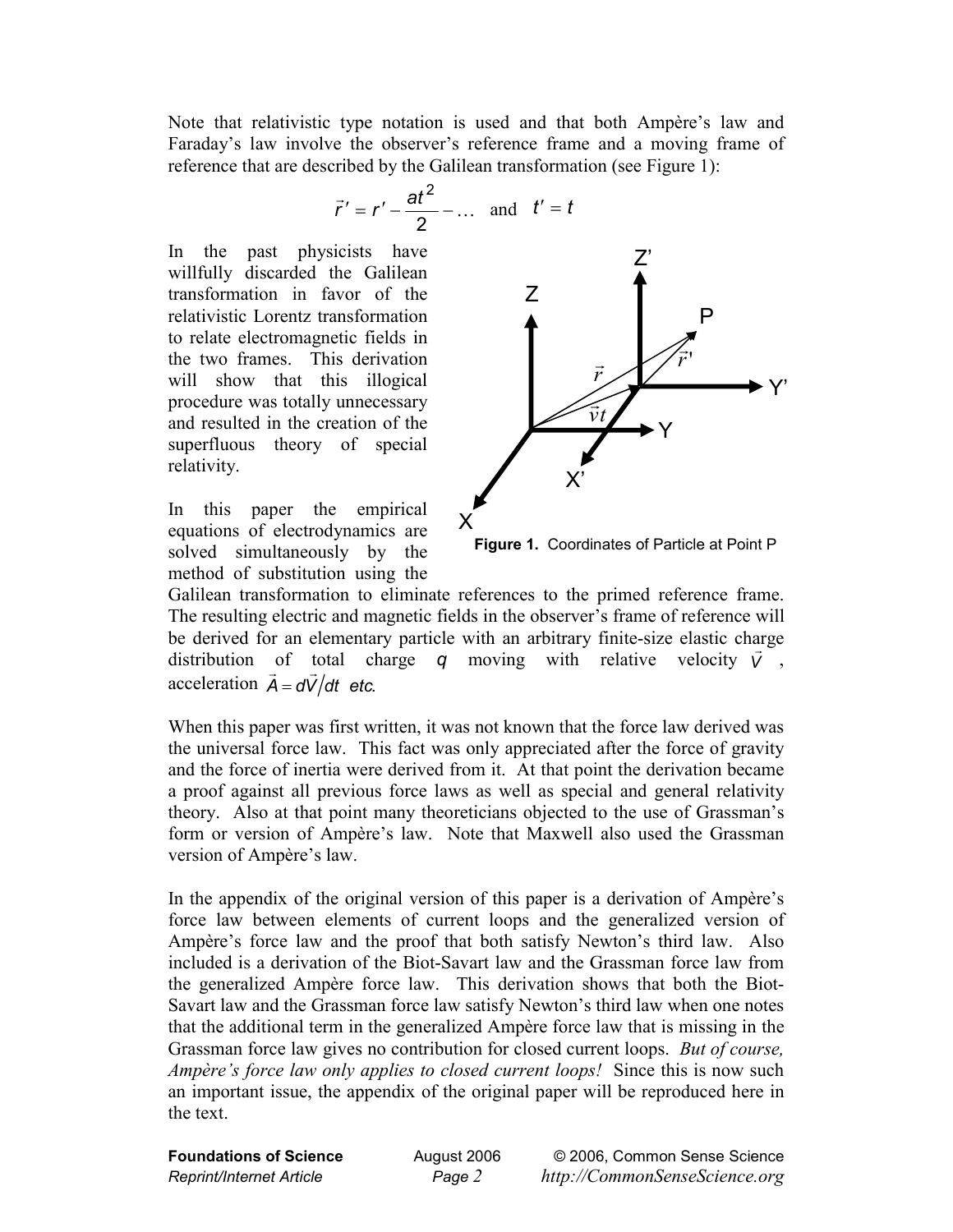## **Appendix: Derivation of the Biot-Savart Law and the Grassman Law from Ampère's Law**

The magnetic effect of an electric current was discovered in 1819 by the Danish physicist and chemist, Hans Christian Oersted (1777-1851)[16]. He found that a compass needle placed under an electric current takes up a direction perpendicular to that of the current.

This observation, which was the first to link electricity and magnetism, stimulated the French physicist and mathematician Andre Marie Ampère (1775-1836) to perform many experiments exploring the implications of this observation. Ampère observed the action of an electric current upon a magnet, the action of a magnet upon an electric current, and the action of one electric current upon another electric current. These actions and reactions were found to be consistent with Newton's third law ("to every action there is always opposed an equal reaction").

Ampère [17] performed a series of four experiments and found that the force between two current elements in current loops obey the following laws:

- 1. The effect of a current is reversed when the direction of the current is reversed.
- 2. The effect of a current flowing in a circuit twisted into small sinuosities is the same as if the circuit were smoothed out.
- 3. The force exerted by a closed circuit on an element of another circuit is at right angles to the latter.
- 4. The force between two elements of circuits is unaffected when all linear dimensions are increased proportionately and the current strengths remain unaltered.

From these four laws and the assumption that the force between two elements of circuits act along the line joining them, Ampère obtained a mathematical expression for the force. The deduction of the force law was made as follows (see Figure 2):

From law (2) the effect of **ds** on **ds'** is the vector sum of the effects on **ds'**. From law (1) which supports Newton's third law of action and reaction plus the assumption that the force is linear and homogeneous in **ds** and **ds'**, the simplest general formula must be



**Figure 2.** Ampère's Force Between Current Elements

**Foundations of Science** August 2006 © 2006, Common Sense Science *Reprint/Internet Article Page 3 http://CommonSenseScience.org*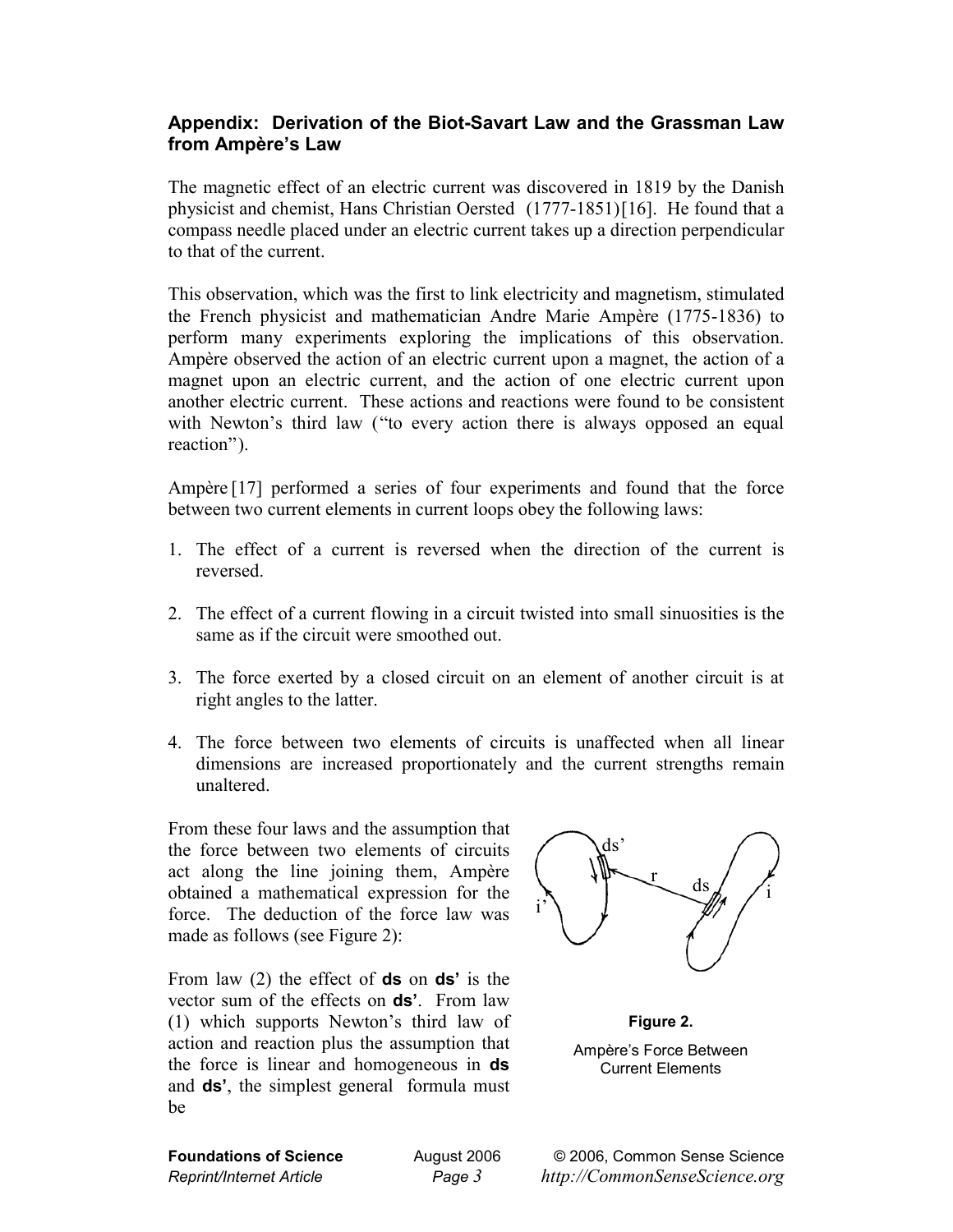$$
\vec{F}_{ij} = ii' \left[ r \left( d\vec{s}_i \cdot d\vec{s}_j' \right) \Phi_1(r) + d\vec{s}_i \left( d\vec{s}_j' \cdot \vec{r} \right) \Phi_2(r) \right. \\ \left. + d\vec{s}_j \left( d\vec{s}_i \cdot \vec{r} \right) \Phi_3(r) + r \left( d\vec{s}_i \cdot \vec{r} \right) \left( d\vec{s}_j' \cdot \vec{r} \right) \Psi(r) \right] \tag{A1}
$$

where  $\Phi_1(r)$ ,  $\Phi_2(r)$ ,  $\Phi_3(r)$ ,  $\Psi(r)$  are functions of *r* still to be determined.

The assumption that the force between two elements of the circuits acts along the line joining them implies that the  $\Phi_2(r)$  and  $\Phi_3(r)$  terms should be dropped since they are not proportional to the vector **r** giving

$$
\vec{F}_{ij} = \vec{u}'\vec{r} \left[ \left( \Phi_1(r) d\vec{s}_i \cdot d\vec{s}'_j \right) + \Psi(r) \left( d\vec{s}_i \cdot \vec{r} \right) \left( d\vec{s}'_j \cdot \vec{r} \right) \right]
$$
(A2)

From law (4) the force  $\vec{F}_{ij}$  is unaffected when  $d\vec{s}_i$ ,  $d\vec{s}_j$ , and  $\vec{r}$  are all changed by the same factor. The simplest forms for  $\Phi_1(r)$  and  $\Psi(r)$  for this to be true are

$$
\Phi_1(r) = \frac{A}{r^3} \quad \text{and} \quad \Psi(r) = \frac{B}{r^5} \tag{A3}
$$

giving

$$
\vec{F}_{ij} = \vec{\mathit{u}}'\vec{\mathit{r}} \left[\frac{A}{r^3}\right] \left(d\vec{s}_i \cdot d\vec{s}_j'\right) + \frac{B}{r^5} \left(d\vec{s}_i \cdot \vec{r}\right) \left(d\vec{s}_j' \cdot \vec{r}\right) \tag{A4}
$$

where A and B denote constants still to be determined.

From law (3) the projection of *Fij*  $\vec{F}_{ij}$  along  $d\vec{s}'$  must vanish when integrated around the circuit *s*, *i.e.* 

$$
\oint \left(\vec{F}_{ij} \cdot d\vec{s}'_j\right) d\vec{s}'_i = 0
$$
\n
$$
= ii' \oint \left[\frac{A}{r^3} \left(d\vec{s}_i \cdot d\vec{s}'_j\right) \left(\vec{r} \cdot d\vec{s}'_j\right) + \frac{B}{r^5} \left(d\vec{s}_i \cdot \vec{r}\right) \left(d\vec{s}'_j \cdot \vec{r}\right)^2\right] d\vec{s} \quad \text{(A5)}
$$

For the limiting case  $d\vec{s}_i = -d\vec{r}$  where  $d\vec{s}_i$  is fixed, one can obtain a relationship between A and B, *i.e.* 

$$
0 = -ii'\oint \left[\frac{A}{2r^3} d\left(d\vec{s}'_j \cdot \vec{r}\right)^2 + \frac{B}{r^4} \left(d\vec{s}'_j \cdot \vec{r}\right)^2 d\vec{r}\right] d\vec{s}
$$
 (A7)

In order for this to be true the integrand must be a complete differential such that

$$
d\left(\frac{A}{2r^3}\right) = -\frac{3}{2}\frac{A}{r^4} dr = \frac{B}{r^4} dr
$$
 (A8)

giving

$$
B = -\frac{3}{2} A \tag{A9}
$$

**Foundations of Science August 2006** © 2006, Common Sense Science *Reprint/Internet Article Page 4 http://CommonSenseScience.org*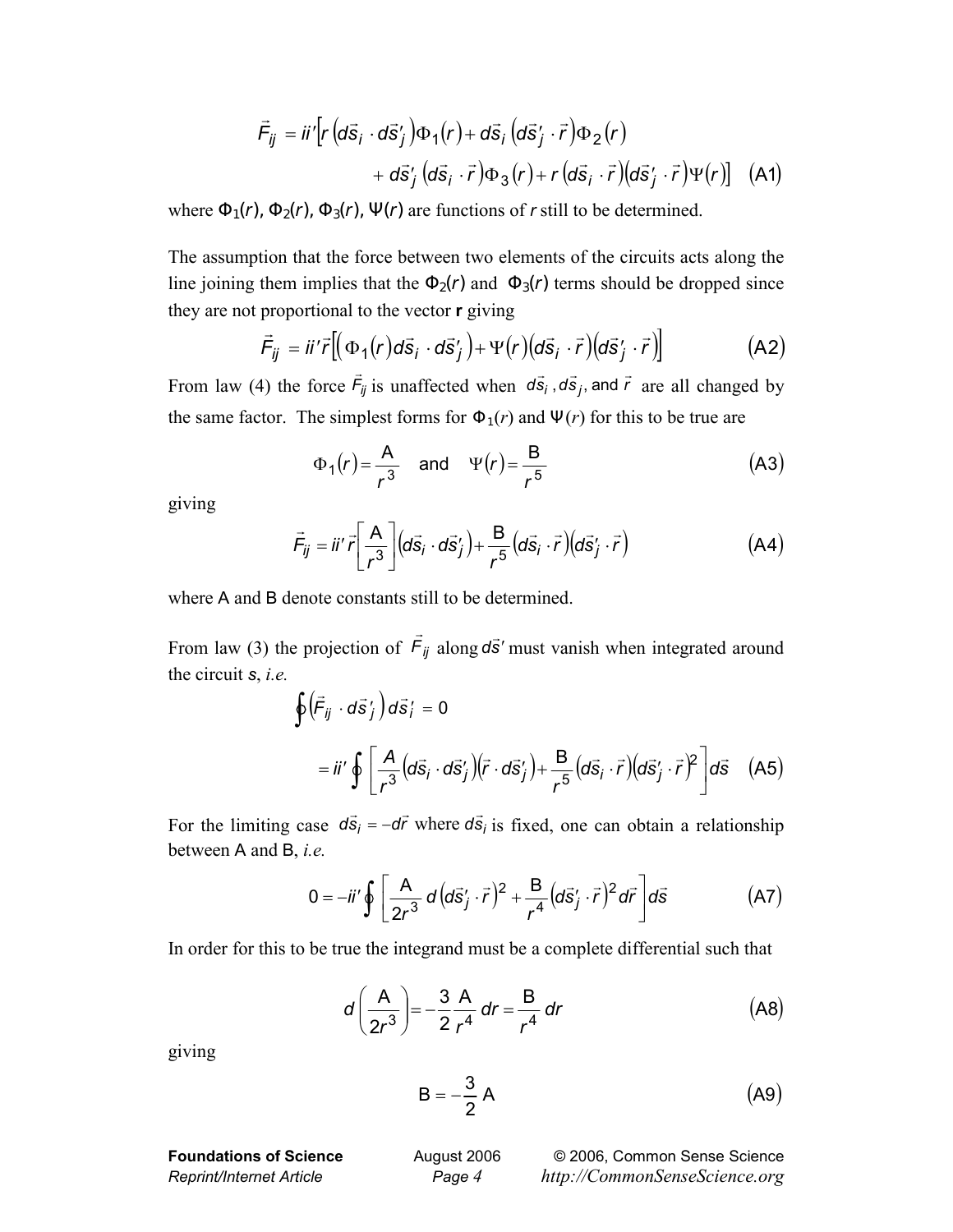Thus the Ampère law for the force between two currents loops is

$$
\vec{F}_{ij} = -\frac{A}{2} \vec{i} \vec{r} \left[ \frac{2}{r^3} \left( d\vec{s}_i \cdot d\vec{s}_j' \right) - \frac{3}{r^5} \left( d\vec{s}_i \cdot \vec{r} \right) \left( d\vec{s}_j' \cdot \vec{r} \right) \right]
$$
(A10)

As Whittaker[18] points out there is a weakness in Ampère's law. The weakness is the assumption that the force between two circuit elements acts only along the line joining them. In the analogous case of the action between magnetic molecules, the experimentally observed force is not entirely directed along the line joining the molecules. Also Helmholtz [19] assumes that the interaction between two current elements is derivable from a potential, like Weber's potential, and this entails the existence of a couple in addition to a force along the line joining the elements. Thus in order to obtain the more general force law between current elements, one must include all of the terms linear and homogeneous in  $d\vec{s}$  and  $d\vec{s}'$  in equation (A1).

Now Ampère has already obtained one set of terms that satisfies Newton's third law. In order to get an additional set of terms that satisfy Newton's third law for the forces between current elements that are not directed along the line between them, a second full set of terms need to be added. Noting that these terms must also form a complete differential, the more general equation for  $\vec{F}_{ij}$  is

$$
\vec{F}_{ij} = -\frac{\vec{n}'\vec{r}}{c} \left[ \frac{2}{r^3} \left( d\vec{s}_i \cdot d\vec{s}_j' \right) - \frac{3}{r^5} \left( d\vec{s}_i \cdot \vec{r} \right) \left( d\vec{s}_j' \cdot \vec{r} \right) \right] \n+ \chi(r) \left( d\vec{s}_j' \cdot \vec{r} \right) d\vec{s}_i + \chi(r) \left( d\vec{s}_i \cdot \vec{r} \right) d\vec{s}_j' \n+ \chi(r) \left( d\vec{s}_i \cdot d\vec{s}_j' \right) \vec{r} + \frac{1}{r} \chi'(r) \left( d\vec{s}_i \cdot \vec{r} \right) \left( d\vec{s}_j' \cdot \vec{r} \right) \vec{r}
$$
\n(A11)

where for CGS units the constant  $A/2 = 1/c$ .

The simplest solution for  $\chi(r)$  that satisfies Ampère's four laws for current elements is

$$
\chi\left(r\right) = \frac{\ddot{a}'}{cr^3} \tag{A12}
$$

Substituting in equation (A11) one notes some cancellation of terms to obtain

$$
F_{ij} = \frac{ii'}{cr^3} \Big[ \big( d\vec{s}_i \cdot \vec{r} \big) d\vec{s}'_j + \big( d\vec{s}'_j \cdot \vec{r} \big) d\vec{s}_i - \big( d\vec{s}_i \cdot d\vec{s}'_j \big) \vec{r} \Big] \qquad (A13)
$$

For forces between current loops, if one calculates the force  $\vec{F}_i$  on the current element  $d\vec{s}_i$  due to the entire *j'* current loop,

$$
\vec{F}_i = \frac{\ddot{H}'}{cr^3} \bigg[ \big( d\vec{s}_i \cdot \vec{r} \big) \oint d\vec{s}'_j + \oint \big( d\vec{s}'_j \cdot \vec{r} \big) d\vec{s}_i - \oint \big( d\vec{s}_i \cdot d\vec{s}'_j \big) \vec{r} \bigg]
$$
(A14)

Then the first term  $(d\vec{s} \cdot \vec{r}) \oint d\vec{s}$  *j* evaluates to zero, because the *j'* loop is a closed loop. Thus this term does not make any effective contribution to the force. In other words Ampère's general force law for forces between current loops is not

| <b>Foundations of Science</b> | August 2006 | © 2006, Common Sense Science  |
|-------------------------------|-------------|-------------------------------|
| Reprint/Internet Article      | Page 5      | http://CommonSenseScience.org |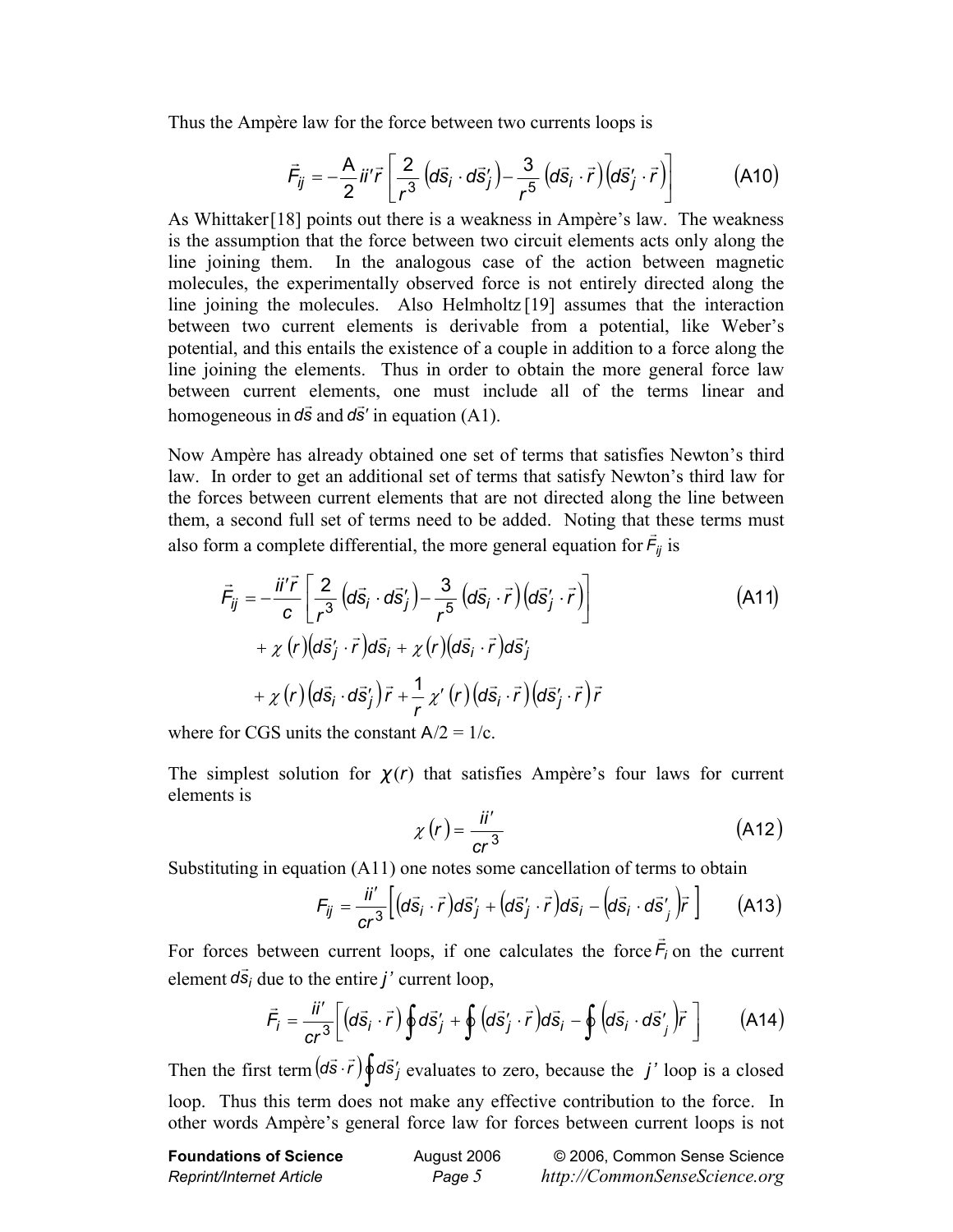mathematically unique. Note that Grassman [20] omits this term by making the assumption that two current elements in the same straight line have no mutual action or longitudinal force between them. However it is necessary to see this term in order to understand that Newton's third law is satisfied by both Grassman and Ampère force laws. Assis[23,24] has shown that Ampère's and Grassman's expressions for the force always yield the same results when considering the net force on any current element of a closed circuit of arbitrary shape.

The general form of the force law of equation (A13) can be written in terms of a triple vector product

$$
\vec{F}_{ij} = i d\vec{s}_i \times \frac{i' d\vec{s}'_j \times \vec{r}_{ij}}{c r_{ij}^3} = i d\vec{s}_i \times d\vec{B}_{ij'}
$$
 (A15)

where

$$
d\vec{B}_{ij'} = i'\frac{d\vec{s}'_j \times \vec{r}_{ij}}{cr_{ij}^3}
$$
 (A16)

Heaviside [21,22] noted in 1888 that the original Ampère law in the form of equation (A10) was not actually being used in practice. He suggested that the Father of Electrodynamics have his name attached to the more general force law of equation (A15) that is based on his experimental observations. Unfortunately Grassman and to some extent Biot and Savart also had their name associated with various forms of this equation. There has been confusion ever since. Maxwell attributed his differential equation which results from the more general form of the force law to Ampère.

Equations (A15) and (A16) only have meaning as one element of a sum over a continuous set where the sum represents the magnetic induction of a current loop or circuit. The continuity equation

$$
\nabla \cdot \mathbf{J} = 0 \tag{A17}
$$

is not satisfied for the current element  $\vec{l}$  *ds* by itself, because the current comes from nowhere and disappears after traversing the length *ds*.

The German mathematician Herman Gunther Grassman (1809-1877) rewrote equations (A15) and (A16) by replacing  $i d\vec{s}$  by  $-q\vec{v}$  where *q* is the charge in the segment  $d\vec{s}$  and  $\vec{v}$  is its velocity. Integrating both sides of the equation obtain

$$
\vec{F}_{ij} = q_i \left( \vec{v}_i \times \vec{B}_{ij} \right)
$$
 (A18)

and

$$
\vec{B}_{ij} = q_j \frac{(\vec{v}_j \times \vec{r}_{ij})}{c |\vec{r}_{ij}|^3}
$$
 (A19)

Equation (A18) is known as the Grassman force law. Grassman's substitution of *–qv* for *i* ds is based upon the following reasoning. If we let Q be the total charge in the circuit, and assume that the total charge of a closed system or circuit

| <b>Foundations of Science</b> | August 2006 | © 2006, Common Sense Science  |
|-------------------------------|-------------|-------------------------------|
| Reprint/Internet Article      | Page 6      | http://CommonSenseScience.org |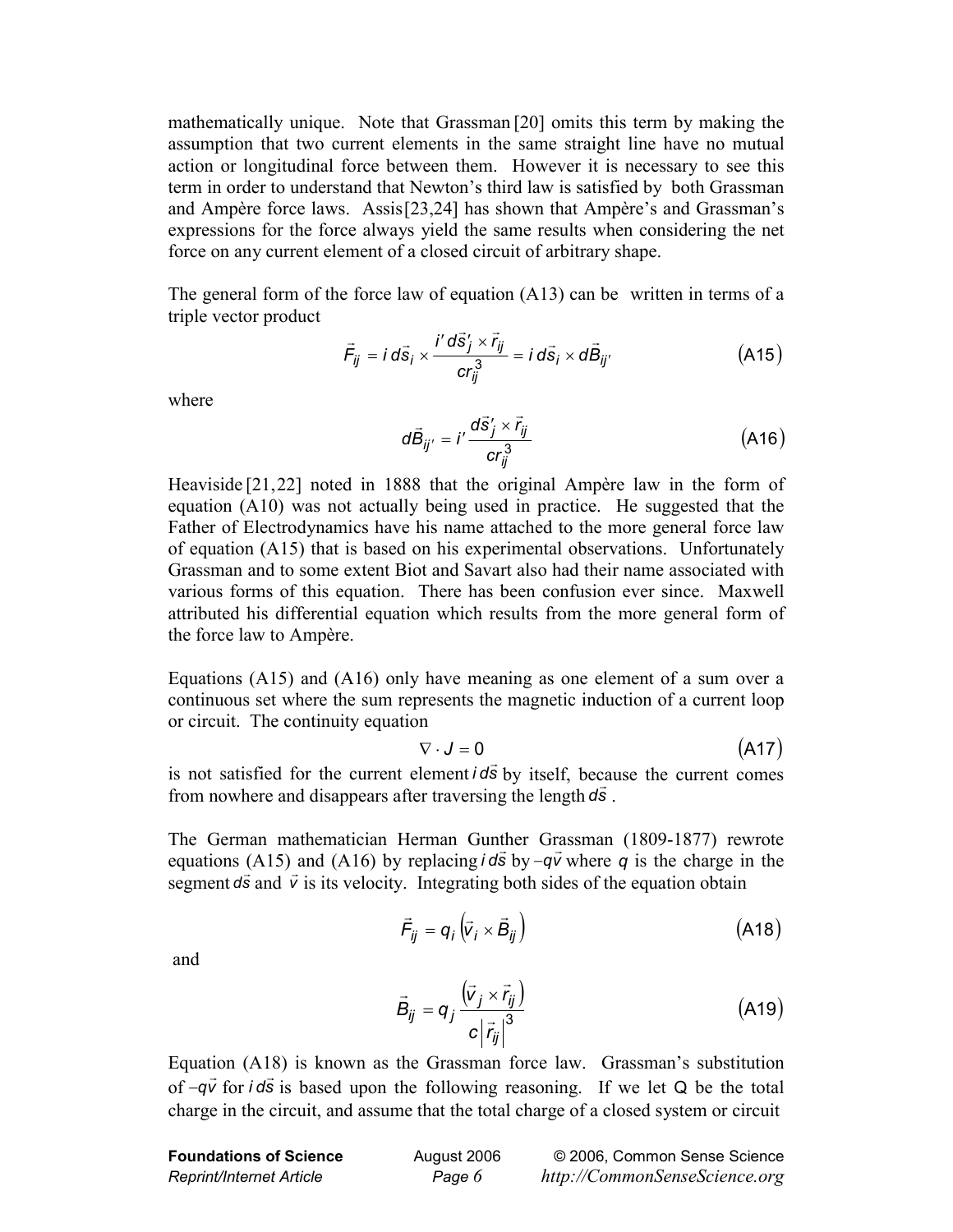remains constant then

$$
\frac{dQ}{dt} = 0 \quad \text{with} \quad Q = \sum_{i=1}^{n} q_i \, ds_i \tag{A20}
$$

Taking the derivative explicitly with Q one obtains

$$
\frac{dQ}{dt} = \sum_{i=1}^{n} \left( ds_i \frac{dq_i}{dt} + q_i \frac{ds_i}{dt} \right) = 0
$$
 (A21)

Requiring each term in the series  $i = 1$  to *n* to individually be equal to 0 gives the relation

$$
ds_i \frac{dq_i}{dt} = -q_i \frac{ds_i}{dt}
$$
 (A22)

or in general

$$
I_i d\vec{s}_i = -\vec{v}_i q_i \tag{A23}
$$

Thus it appears that on the most elementary basis Grassman's force law of equations (A18) and (A19) applies to the forces between elements of charges in complete loops or circuits and not arbitrary point charges. If one does not include all the charge elements of the complete circuit, one is not using the Grassman law correctly. This implies that Maxwell's equations and the covariant formulation of electrodynamics do not apply to point particles, as generally assumed, but only to charge elements of complete circuits or loops.

Using the Grassman form of the generalized Ampère force law of equation (A19) for a single point element of charge *q* moving with a relative velocity **v**, the induced flux density  $\vec{B}_i(\vec{r}, t)$  will be

$$
\vec{B}_i(\vec{r},t) = q \frac{\vec{v} \times \vec{r}'}{c |\vec{r}'|^{3}} = \frac{\vec{v}}{c} \times \vec{E}_o \left(\vec{r}',t'\right)
$$
(15)

where the more familiar relativistic type notation of Figure 1 has been used for clarity. Note that equation (15) for a point element of charge gives the transformation of the  $\vec{E}_0(\vec{r}', t')$  field in the moving frame of reference to the induced field  $\vec{B}_i(\vec{r},t)$  in the observer's frame of reference. This is assumed valid for all velocities *v*′ whether constant in time or changing, and will be used to obtain the fields of a charged particle with internal charge distribution.

## **References**

- 10. Thomas G. Barnes, **Foundations of Electricity and Magnetism—Third Edition** (Thomas G. Barnes publisher, 2115 North Kansas, El Paso, TX 79902, 1977), *pp.* 368-384.
- 11a. Joseph C. Lucas and Charles W. Lucas, Jr., "Electrodynamics of Real Particles vs. Maxwell's Equations, Relativity Theory and Quantum

| <b>Foundations of Science</b> | August 2006 | @200    |
|-------------------------------|-------------|---------|
| Reprint/Internet Article      | Page 7      | http:// |